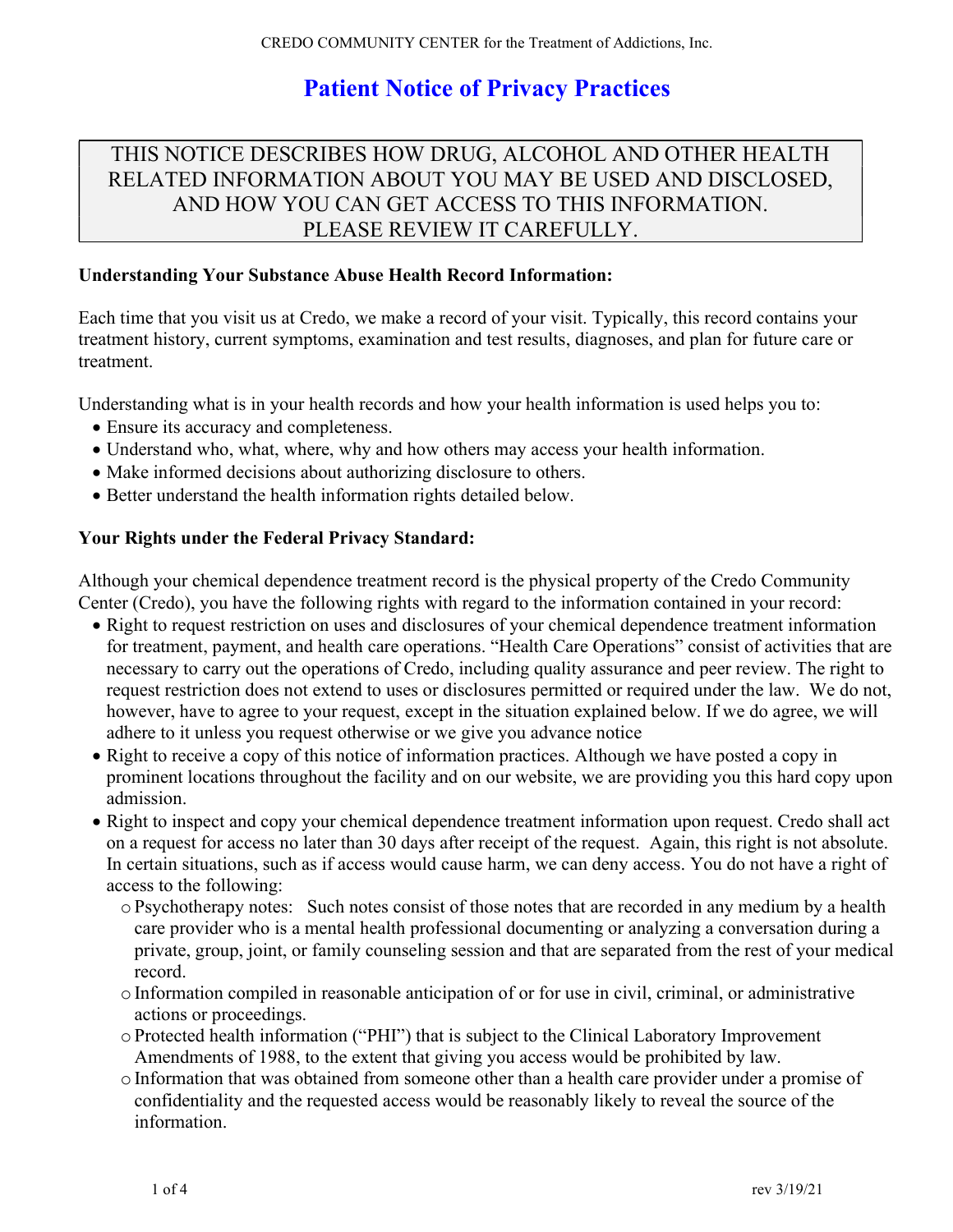#### CREDO COMMUNITY CENTER for the Treatment of Addictions, Inc.

In other situations, we may deny you access, but if we do, we must provide you a review of our decision denying access. These "reviewable" grounds for denial include the following:

- o A licensed/credentialed health care professional, such as your Counselor, the facility Director or other Executive Management, has determined, in the exercise of professional judgment, that the access is reasonably likely to endanger the life or physical safety of yourself or another person.
- o PHI makes reference to another person (other than a health care provider) and a licensed/credentialed health care provider has determined, in the exercise of professional judgment, that the access is reasonably likely to cause substantial harm to such other person.
- oThe request is made by your personal representative and a licensed/credentialed health care professional has determined, in the exercise of professional judgment, that giving access to such personal representative is reasonably likely to cause substantial harm to you or another person.

For these reviewable grounds, the Executive Director, or his designee, shall review the decision of the provider denying access within 60 days. If we deny you access, we will explain why and what your rights are, including how to seek review. If we grant access, we will tell you what, if anything, you have to do to get access. We reserve the right to charge a \$.75 per page fee for making copies.

- Right to request amendment/correction of your chemical dependence treatment information. Credo shall act on a request for an amendment no later than 60 days after receipt of the request. We do not have to grant the request if the following conditions exist:
	- oWe did not create the record.
	- oThe records are not available to you as discussed immediately above.
	- oThe record is accurate and complete.

If we deny your request for amendment/correction, we will notify you why, how you can attach a statement of disagreement to your records (which we may rebut), and how you can complain. If we grant the request, we will make the correction and distribute the correction to those who need it and those whom you identify to us that you want to receive the corrected information.

- Right to obtain an accounting to you upon request for uses and disclosures for treatment, payment, and health care operations. We do not need to provide an accounting for the following disclosures:
	- o For disclosures of protected health information to you.
	- o For the facility directory or to persons involved in your care or for other notification purposes as provided in the federal privacy regulations.
	- o For national security or intelligence purposes under the federal privacy regulations.
	- oTo correctional institutions or law enforcement officials under the federal privacy regulations.

We must provide the accounting within 60 days. The accounting must include the following information: o Date of each disclosure.

- o Name and address of the organization or person who received the protected health information.
- oBrief description of the information disclosed.
- oBrief statement of the purpose of the disclosure that reasonably informs you of the basis for the disclosure or, in lieu of such statement, a copy of your written authorization or a copy of the written request for disclosure.

The first accounting in any 12-month period is free. Thereafter, we reserve the right to charge a \$.25 per page fee.

• Right to revoke your consent or authorization to use or disclose health information except to the extent that we have taken action in reliance on the consent or authorization.

## Credo's Responsibilities under the Federal Privacy Standard:

In addition to providing you your rights, as detailed above, the federal privacy standard requires Credo to take the following measures:

 Maintain the privacy of your chemical dependence treatment information, including implementing reasonable and appropriate physical, administrative, and technical safeguards to protect the information.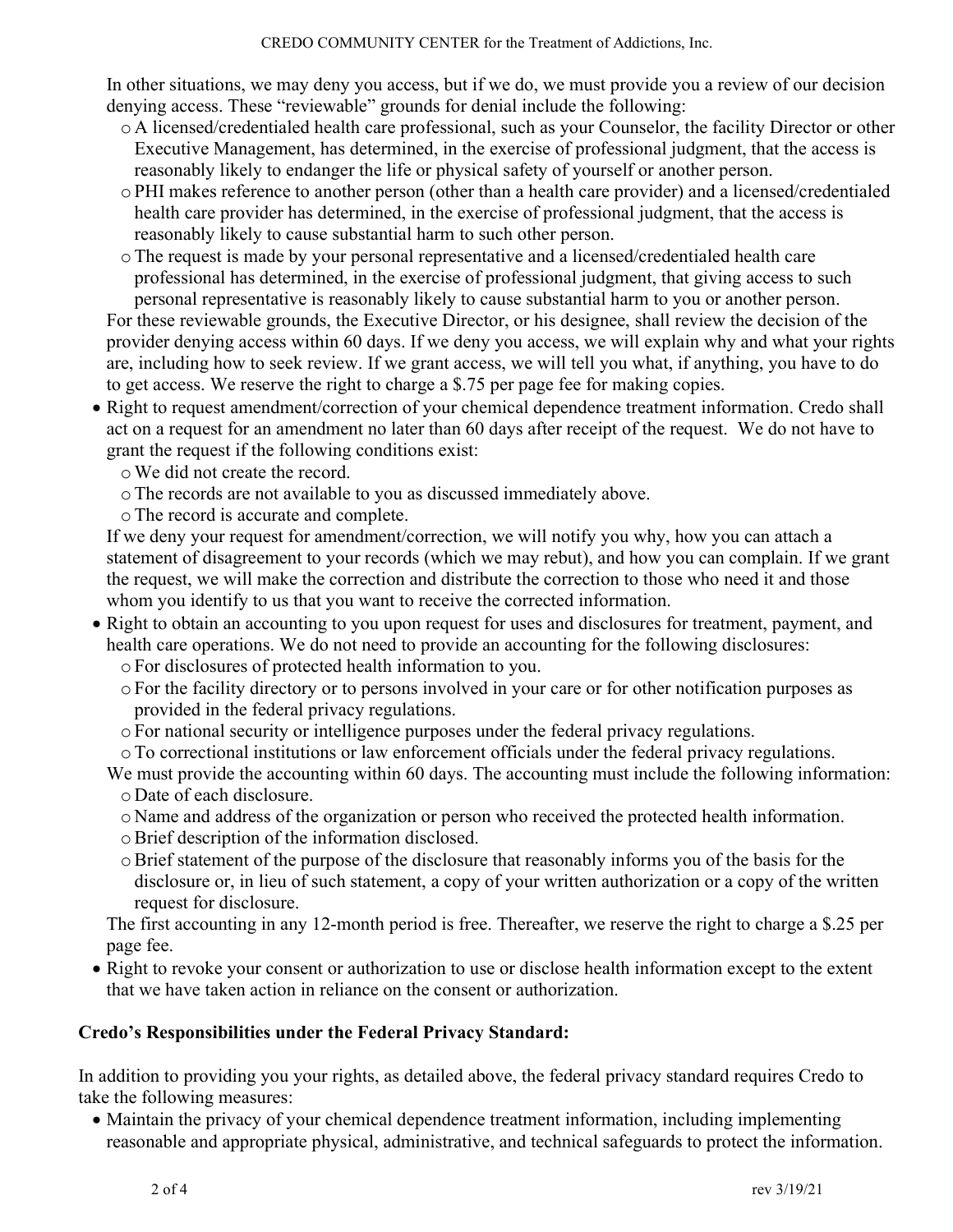- Provide you this notice as to our legal duties and privacy practices with respect to individually identifiable health information that we collect and maintain about you.
- Abide by the terms of this notice.
- Train our personnel concerning privacy and confidentiality.
- Implement a sanction policy to discipline those who breach privacy/confidentiality or our policies with regard thereto.
- Mitigate (lessen the harm of) any breach of privacy/confidentiality.

Be advised, however, federal law permits Credo to disclose information without your written permission:

- 1. Pursuant to an agreement with a Qualified Service Organization;
- 2. For research, audit or evaluations;
- 3. To report a crime committed on Credo's premises or against Credo personnel;
- 4. To medical personnel in a medical emergency;
- 5. To appropriate authorities to report suspected child abuse or neglect; and
- 6. As determined by a court order consistent with Subpart E of 42 CFR 2.13.

Further, we will not use or disclose your chemical dependence treatment information without your consent or authorization, except as described in this notice or otherwise required by law.

## Disclosure of Information for Payment Purposes:

Credo must obtain your written consent before we can disclose information to a health insurer in order to be paid for services.

## How to Get More Information or to Report a Problem:

Should you have complaints, you may talk to your counselor or a manager. If you are not satisfied with the response, you may reach out to the Director of Corporate Compliance at 315-755-2528 (confidential line) or 1-877-534-6036 (toll free number).

If you prefer, a secure complaint box is located in a patient accessible location at each Credo site, along with complaint forms that can be used for that purpose. The Credo Compliance Officer will check each box regularly, collate the information and bring concerns to the Continuous Quality Improvement Committee for review. Complaints will be recorded when received, date reviewed, actions recommended, person responsible and date accomplished. You will not be retaliated against for filing such a complaint.

Or, you have the right to contact the NYS Office of Alcohol and Substance Abuse Services Patient Advocacy Unit at 1-800-553-5790, and/or the Secretary of the United States Department of Health and Human Services if you believe that your privacy rights have been violated under HIPAA.

Or, you have the right to contact the Vulnerable Persons Central Register (VPRC) by calling the Justice Center Hotline 1-855-373-2122. TTY#: 1-855-373-2123.

WE RESERVE THE RIGHT TO CHANGE OUR PRACTICES AND TO MAKE THE NEW PROVISIONS EFFECTIVE FOR ALL INDIVIDUALLY IDENTIFIABLE HEALTH INFORMATION THAT WE MAINTAIN. IF WE CHANGE OUR INFORMATION PRACTICES, WE WILL MAIL A REVISED NOTICE TO THE ADDRESS THAT YOU HAVE GIVEN US.

## Examples of Disclosures for Treatment, Payment, and Health Care Operations:

. With your consent, we will use your chemical dependence treatment information for chemical dependence treatment, payment and chemical dependence treatment program operations.